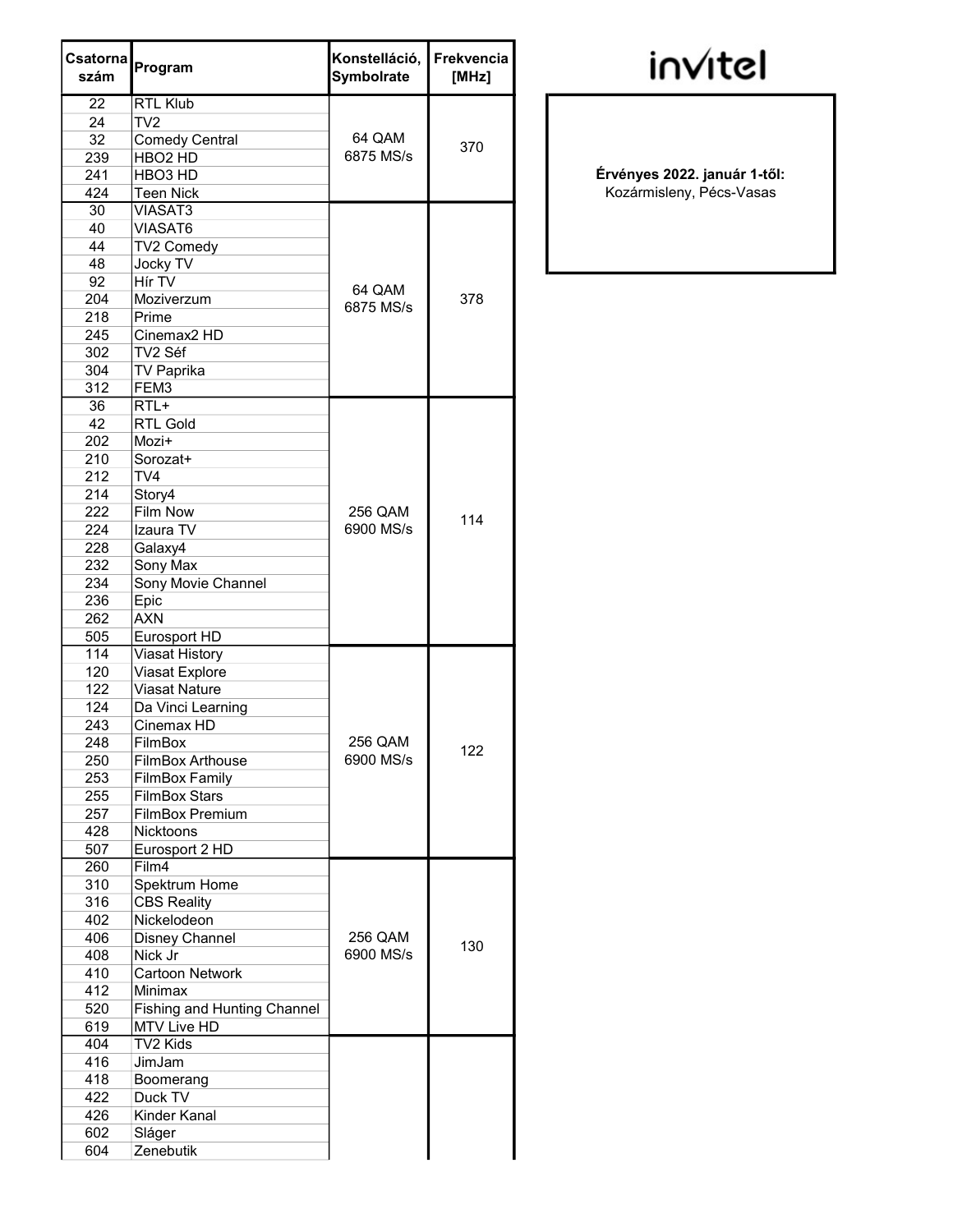| 606            | Muzsika TV                    | 256 QAM   |     |
|----------------|-------------------------------|-----------|-----|
| 608            | <b>MTV Hungary</b>            | 6900 MS/s | 138 |
| 610            | <b>MTV Hits</b>               |           |     |
| 612            | <b>H!T Music Channel</b>      |           |     |
| 614            | VH <sub>1</sub>               |           |     |
| 616            | MTV Dance                     |           |     |
| 618            | <b>Nick Music</b>             |           |     |
| 621            | <b>MTV Rocks</b>              |           |     |
| 623            | Music channel                 |           |     |
| 627            | <b>VH1 Classic</b>            |           |     |
| 230            | <b>Comedy Central Family</b>  |           |     |
| 314            | <b>HGTV</b>                   |           |     |
| 704            | Deutche Welle                 |           |     |
| 706            | ProSieben                     |           |     |
| 708            | Sat 1                         |           |     |
| 712            | Al Jazeera                    |           |     |
| 714            | <b>CNN</b>                    |           |     |
| 716            | Sky news                      |           |     |
| 720            | <b>RTR Planeta</b>            | 256 QAM   | 146 |
| 728            | <b>TV5MONDE</b>               | 6900 MS/s |     |
| 730            | Rai uno                       |           |     |
| 732            | <b>TVE</b>                    |           |     |
| 734            | <b>NTDTV</b>                  |           |     |
| 940            | PAX TV                        |           |     |
| 941            | Bonum TV                      |           |     |
| 942            | Hatoscsatorna                 |           |     |
| 943            | D <sub>1</sub> TV             |           |     |
| 102            | Discovery Channel             |           |     |
| 125            | <b>DIGI Life HD</b>           |           |     |
| 306            | <b>TLC</b>                    |           |     |
| 702            | <b>ARTE</b>                   |           |     |
| 710            | News 24                       | 256 QAM   |     |
| 722            | Pervij Kanal                  | 6900 MS/s | 154 |
| 724            | <b>TVP Polonia</b>            |           |     |
| 726            | Romania TV                    |           |     |
| 804            | Hustler                       |           |     |
| 810            | Private TV                    |           |     |
| 1              | M1 HD                         |           |     |
| 3              | M2/Petőfi TV HD               |           |     |
| 5              | Duna HD                       |           |     |
| $\overline{7}$ | M4 Sport HD                   |           |     |
| 11             | M <sub>5</sub> H <sub>D</sub> |           |     |
| 901            | MR1 - Kossuth                 | 256 QAM   | 162 |
| 902            | MR2 - Petőfi                  | 6900 MS/s |     |
| 903            | MR3 - Bartók                  |           |     |
| 904            | Dankó rádió                   |           |     |
| 905            | Rádió 1                       |           |     |
| 906            | Sláger FM                     |           |     |
| 9              | Duna World/M4 Sport + HD      |           |     |
| 21             | RTL Klub HD                   |           |     |
| 23             | TV2 HD                        |           |     |
| 25             | SuperTV2 HD                   |           |     |
| 27             | RTL II HD                     | 256 QAM   |     |
| 49             | Dikh TV                       | 6900 MS/s | 546 |
| 907            | Jazzy rádió                   |           |     |
| 908            | Klasszik Rádió                |           |     |
| 909            | Mária Rádió                   |           |     |
| 911            | Klub rádió                    |           |     |
| 93             | ATV HD                        |           |     |
|                | <b>Travel Channel HD</b>      |           |     |
| 109<br>205     | Cool HD                       | 256 QAM   |     |
|                | Film+ HD                      | 6900 MS/s | 594 |
| 207            |                               |           |     |
| 517            | Spíler2 TV HD                 |           |     |